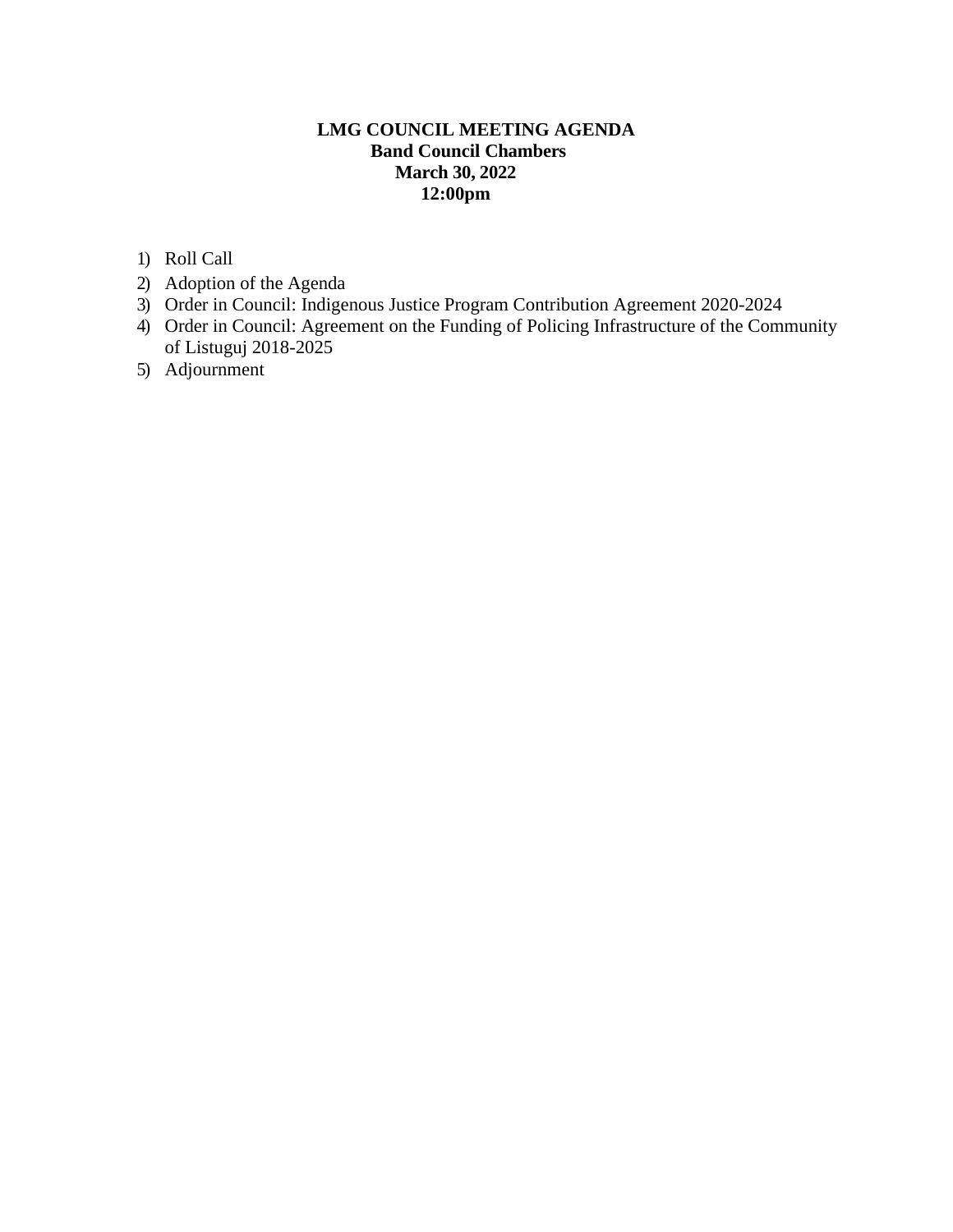# **1. Roll Call**

# **LMG COUNCIL ATTENDEES:**

Chief Darcy Gray Councillor Ali Barnaby Councillor Annette Barnaby Councillor Brian Caplin Jr. (Sick) Councillor Chad Gedeon Councillor Gordon Isaac Jr. Councillor Dr. Cathy Martin (Absent) Councillor George Martin Councillor Kevin Methot Councillor Sky Metallic Councillor Wendell Metallic Councillor Alexander Morrison Councillor Sheila Swasson